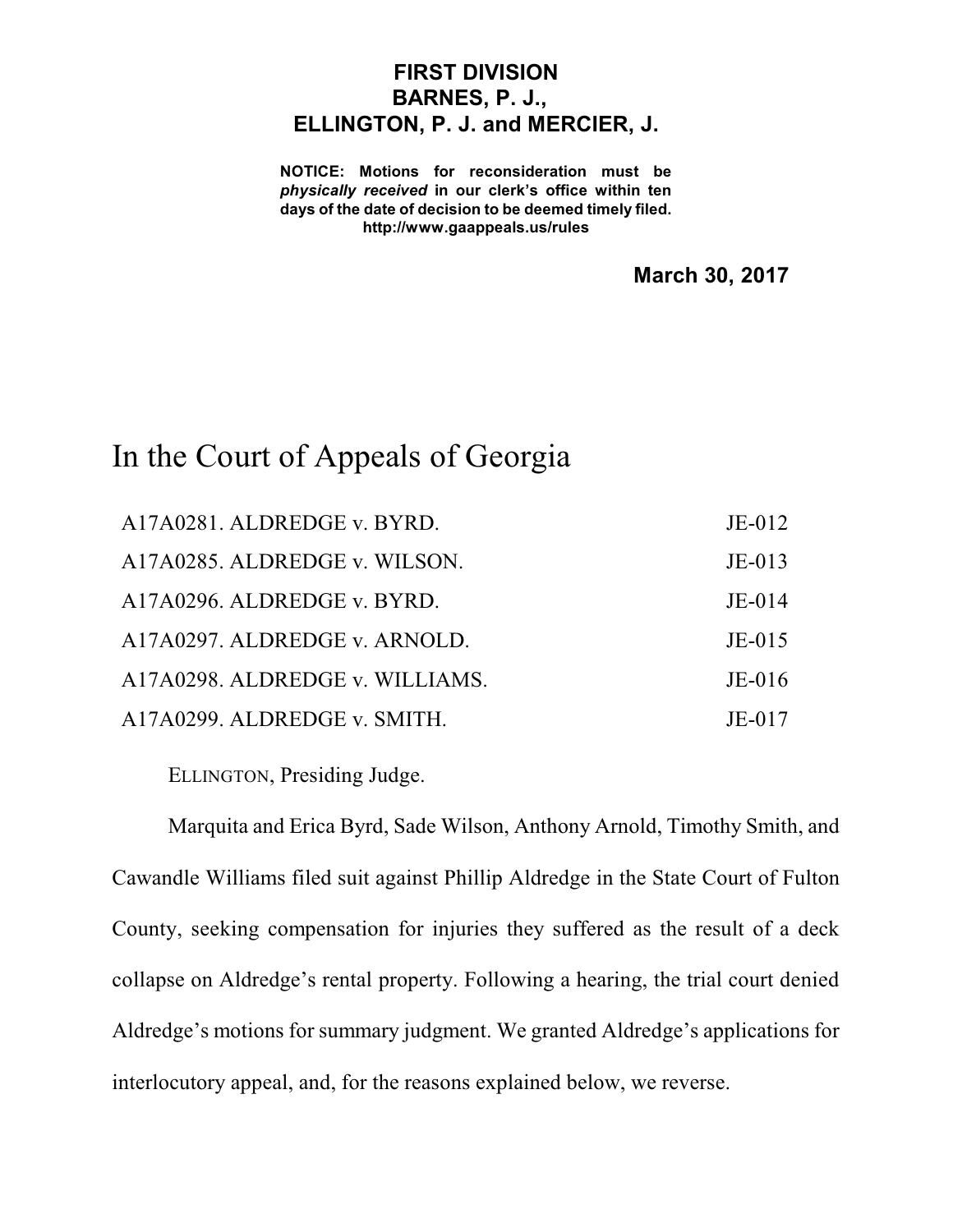Summary judgment is proper "if the pleadings, depositions, answers to interrogatories, and admissions on file, together with the affidavits, if any, show that there is no genuine issue as to any material fact and that the moving party is entitled to judgment as a matter of law[.]" OCGA  $\S$  9-11-56 (c).

Summary judgments enjoy no presumption of correctness on appeal, and an appellate court must satisfy itself de novo that the requirements of OCGA § 9-11-56 (c) have been met. In our de novo review of the grant [or denial] of a motion for summary judgment, we must view the evidence, and all reasonable inferences drawn therefrom, in the light most favorable to the nonmovant.

(Citations and punctuation omitted.) *Cowart v. Widener*, 287 Ga. 622, 624 (1) (a) (697 SE2d 779) (2010). Where a respondent who will not bear the burden of proof at trial moves for summary judgment and "point[s] out by reference to the evidence in the record that there is an absence of evidence to support any essential element of the [claimant's] case[,]" the claimant "cannot rest on its pleadings, but rather must point to specific evidence giving rise to a triable issue." (Citations and punctuation omitted.) Id. at 623-624 (1) (a). The relevant facts that follow are undisputed unless otherwise noted.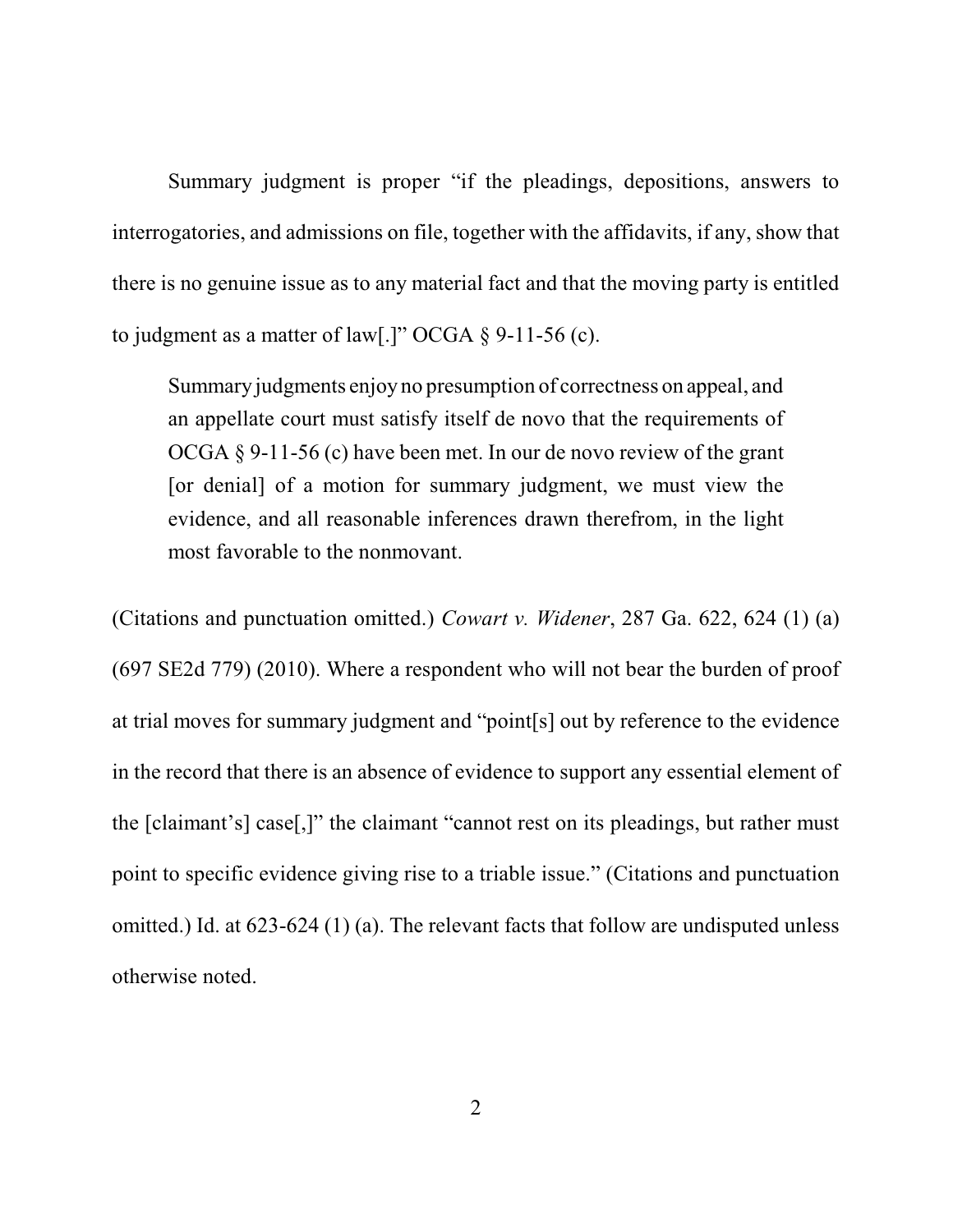Aldredge purchased 6340 Hollywood Drive, a single family home in Forest Park, Clayton County, in 1987. The record shows that, in 1988, not long after Aldredge bought the house, he hired a carpenter, John Templeman, to remove the existing back deck and build a new one. Neither Aldredge nor Templeman obtained a building permit for the deck construction. Although Aldredge did not direct or supervise the building of the deck, he knew that Templeman attached the deck to the house using nails and not bolts.<sup>1</sup>

Aldredge rented the house to Kenwardo Moore and Karen Kelly in February 2010. The tenants had exclusive possession of the premises under the terms of the rental agreement, and Aldredge agreed to maintain the property and retained the right to enter the property to make repairs, improvements, or periodic inspections as he

 $1$  We note that the trial court, the attorneys, and the witnesses used various terms for the part of the house's structure to which the deck was attached, including "rim joist," "rim board," "band joist," "band board," and "sill plate" We have carefully reviewed the entire record, including the speakers' extensive references to photographs, and conclude that it is undisputed that these references are to the same structure, that is, the wooden board that is part of the side of the house at the level of the floor joists and to which Templeman nailed the deck's ledger board, which is the corresponding board that is part of the side of the deck at the level of the floor joists. To avoid confusion in this decision, we have used the common term "rim joist" whenever a speaker refers to the part of the house's structure to which the deck was attached.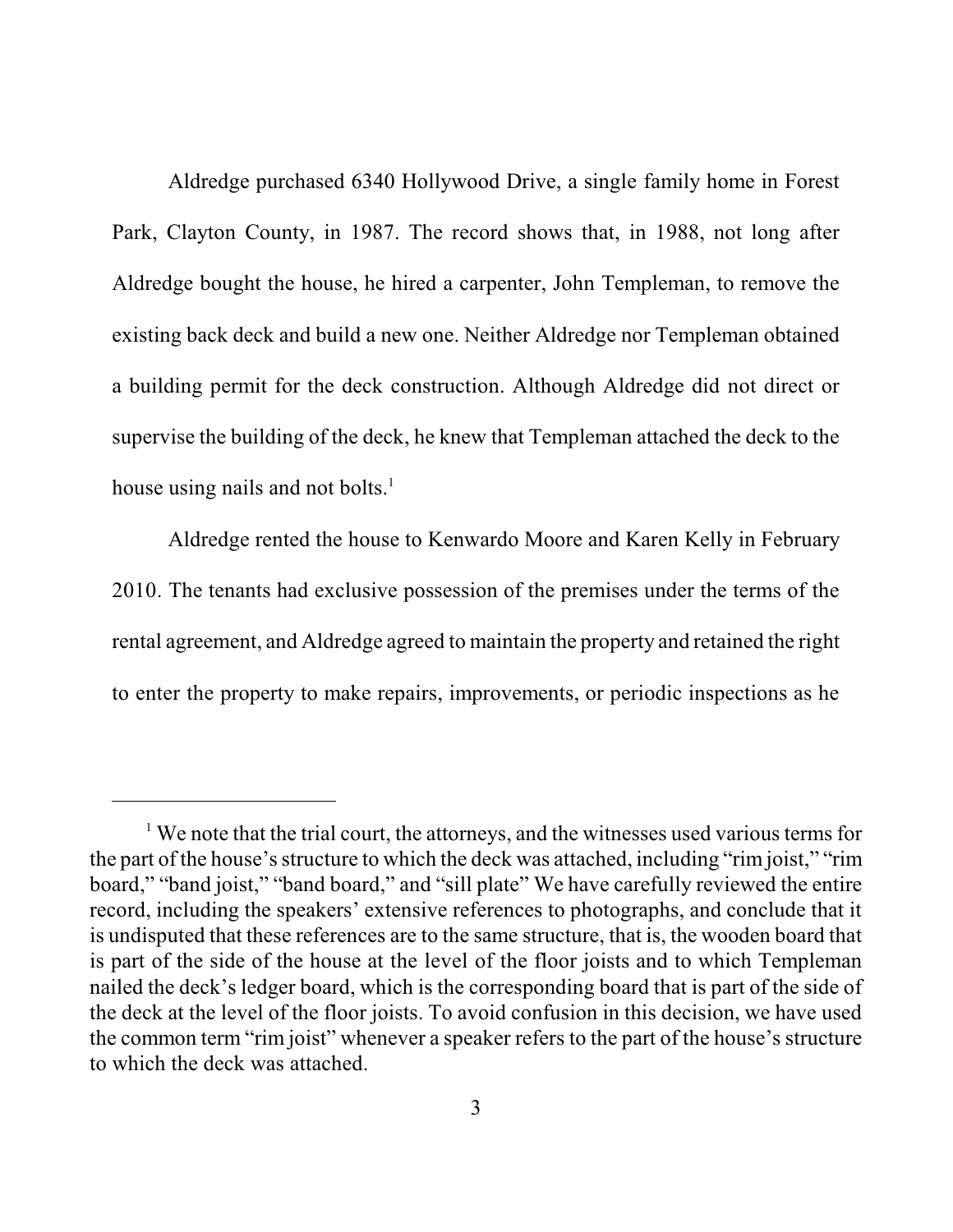deemed necessary. The tenants agreed to notify Aldredge of any maintenance that needed to be done.

In 2010, shortly before or just after renting the house to Moore and Kelly, Aldredge replaced several deck boards, which had been stained with grease and/or charred by a prior resident. <sup>2</sup> Aldredge did not replace the ledger board or the deck floor board closest to the house. Aldredge deposed that, when he replaced the deck boards in 2010, he thoroughly inspected the deck, including the attachment and the condition of the ledger board and the supporting joists underneath the deck boards. He did not observe any rot or other defect during that inspection. In addition, he deposed that he was conscious that "[t]he deck set off the ground" and so on other occasions, whenever he went to the property to power wash the deck or do other maintenance, he always made a point of checking "the general condition of the deck, see if there's any rot, see if there's any movement, anything that was weak about it, the nails, were they in good shape, that kind of thing." Aldredge's repair work did not involve or uncover the house's rim joist, which remained concealed by the deck's ledger board. Aldredge deposed that he was aware that even pressure-treated lumber

<sup>&</sup>lt;sup>2</sup> At the same time, Aldredge replaced the gutters. He deposed that the old "galvanized" gutters had "deteriorated" and "rusted" and that he replaced them with "nice aluminum gutters . . . with good hangers and that kind of thing."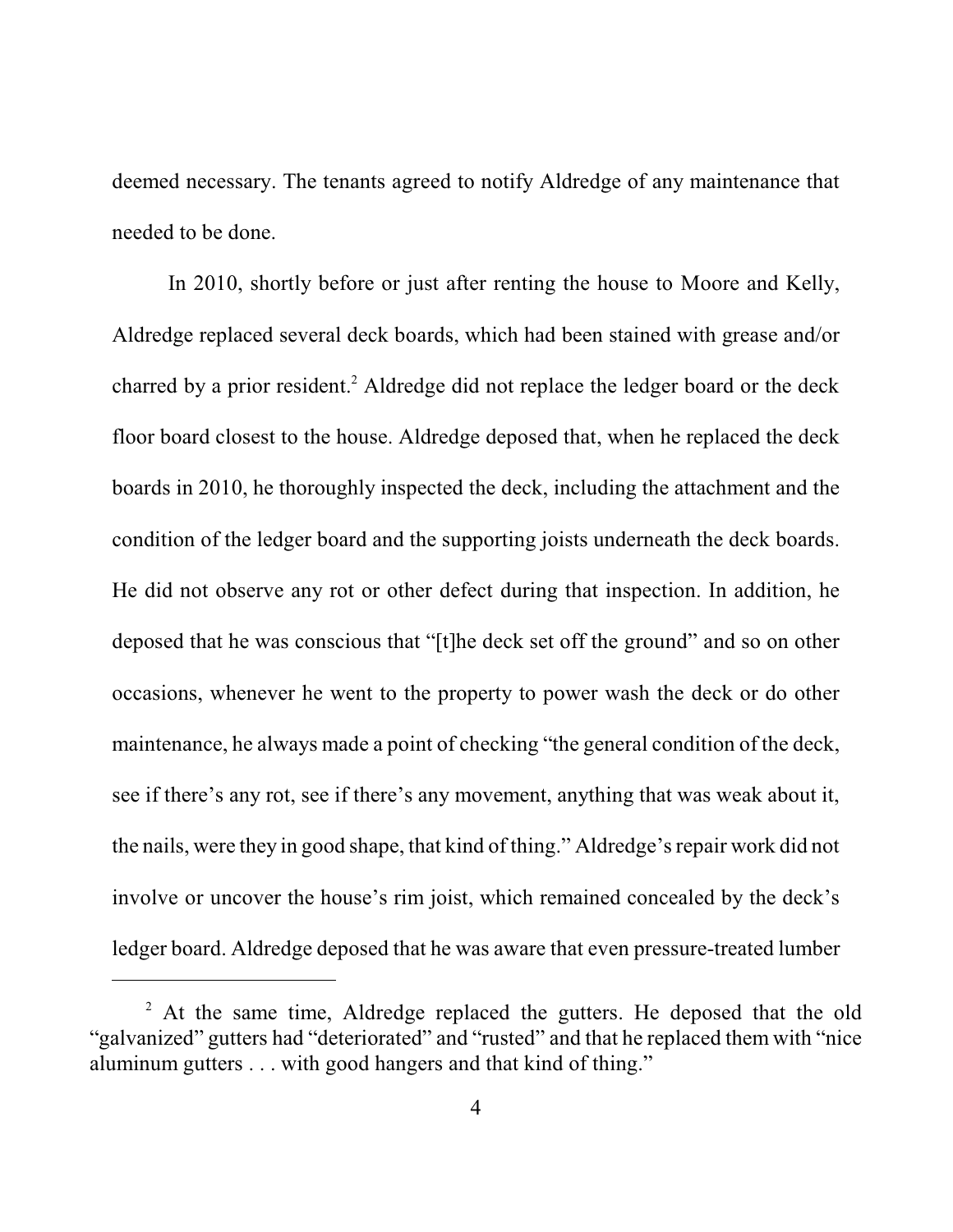will eventually need to be replaced and will lose its resistance to mold and rot, but he did not know how long that might take. He deposed that, before the deck collapsed, there was no evidence of any visible problem of any kind with the deck. The tenants never notified Aldredge of any problemrelated to the deck and had never experienced or observed any problems with the deck.

On March 19, 2011, Kelly hosted a barbeque. Kelly's daughter, Sade Wilson, and the five other appellees were among the guests who were out on the back deck when the deck broke away from the house, and the edge of the deck nearest to the house collapsed to the ground.

Dexter Norwood, a code enforcement officer with the Clayton County police department, inspected the premises on March 21, 2011. He deposed that he did not observe any defect in the deck, the exterior walls, or any other portion of the premises which would have been visible to or observable by anyone prior to the happening of the deck collapse on March 19, 2011. To Norwood's knowledge, the premises were in compliance with applicable building codes. 3

<sup>&</sup>lt;sup>3</sup> During his deposition, Aldredge stated that, at that time, he was aware that the building code then required bolts. He also deposed that he did not believe bolts would have prevented the collapse.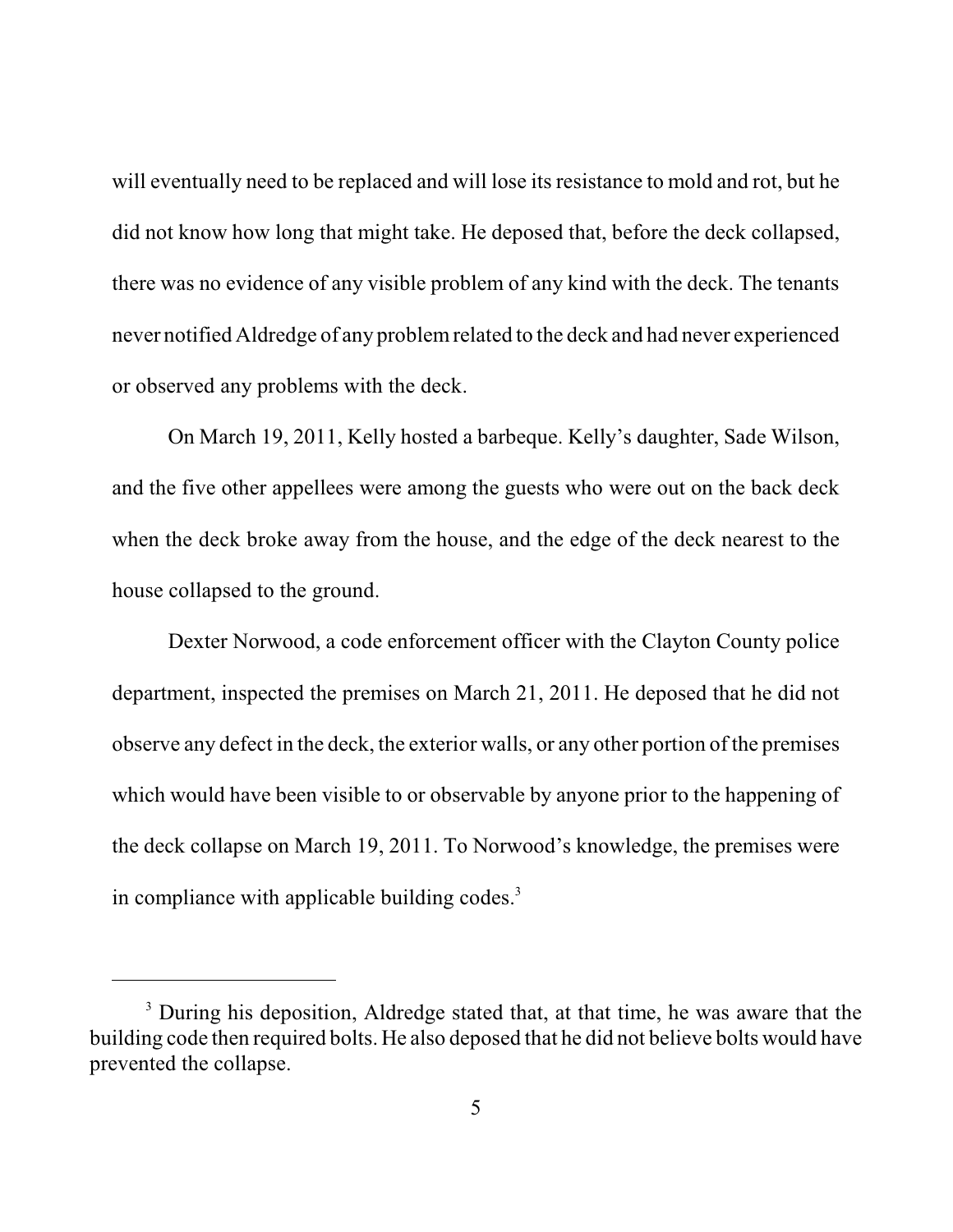In addition, Aldredge also inspected the deck within days after it collapsed, and he observed that the rim joist appeared rotted and damaged. He deposed that, after the deck collapsed, he was told that there was no flashing, but that, before the deck collapsed, he had not known that Templeman did not use flashing during the construction of the deck. <sup>4</sup> He theorized that "if there had been flashing there, obviously water wouldn't have got to" the board that rotted and stated that, if he had known about the lack of flashing, he might have been more "suspicious" of the safety of the deck. Aldredge deposed that, even after the collapse, the deck itself still appeared sound and "solid as a rock" and that the only problem wasthat the rim joist, which supported the deck, had rotted.<sup>5</sup>

<sup>&</sup>lt;sup>4</sup> Although the appellees assert that the absence of flashing was "obvious," they have identified no evidence from which a jury could infer that, after Templeman had attached the deck to the house, an observer could have discerned that he had not installed flashing to protect the structure from water incursion.

<sup>&</sup>lt;sup>5</sup> Aldredge deposed that Paul Hardy, whom he believed to be the chief building inspector for Clayton County, was on the site that day and told him that there was nothing wrong with the deck itself and that the deck had pulled loose because water had gotten behind the ledger board and rotted the rim joist; Hardy, however, did not personally give any evidence in this case. He also deposed that another man, Jeff Tarbutton, said that a lack of flashing caused the rot; Tarbutton also did not personally give any evidence in this case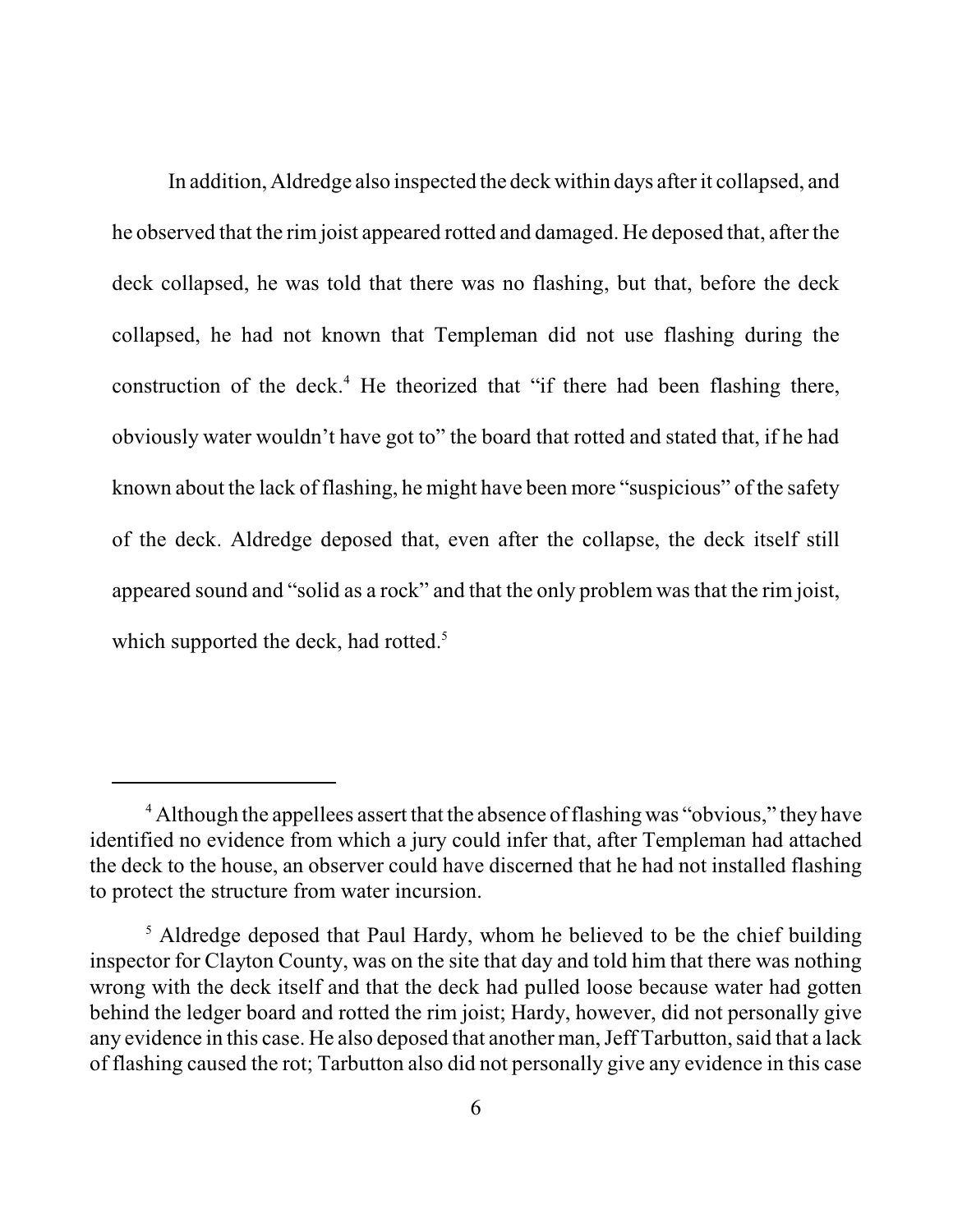A man named George Harper inspected the deck approximately one month after it collapsed.<sup>6</sup> He found that the rim joist, the part of the house structure to which the deck was attached, had rotted and deteriorated. He deposed that that particular board likely would have been concealed by the deck's ledger board before the deck collapsed. He had no way of knowing whether any defect in the deck would have been observable by anyone prior to the deck collapse.

In denying Aldredge's motion for summary judgment, the trial court determined that Aldredge was an out-of-possession landlord, such that the guests must show pursuant to OCGA § 44-7-14 that their damages resulted either from failure to repair the premises or faulty construction of the premises.<sup>7</sup> Consequently, the guests cannot prevail bymeeting the lessstringent negligence standard applicable to premises owners and occupiers generally.<sup>8</sup> Applying OCGA  $\S$  44-7-14, the trial

<sup>6</sup> Although the appellees cited to Harper's deposition, and Aldredge described him as the appellees' "own hired expert witness," this Court cannot discern whether the appellees intend to offer him as an expert or whether he was qualified to inspect the deck.

<sup>7</sup> OCGA § 44-7-14 provides: "Having fully parted with possession and the right of  $possession, \ldots$  the landlord is responsible for damages arising from defective construction or for damages arising from the failure to keep the premises in repair."

<sup>8</sup> See OCGA § 51-3-1 ("Where an owner or occupier of land, by express or implied invitation, induces or leads others to come upon his premises for any lawful purpose, he is liable in damages to such persons for injuries caused by his failure to exercise ordinary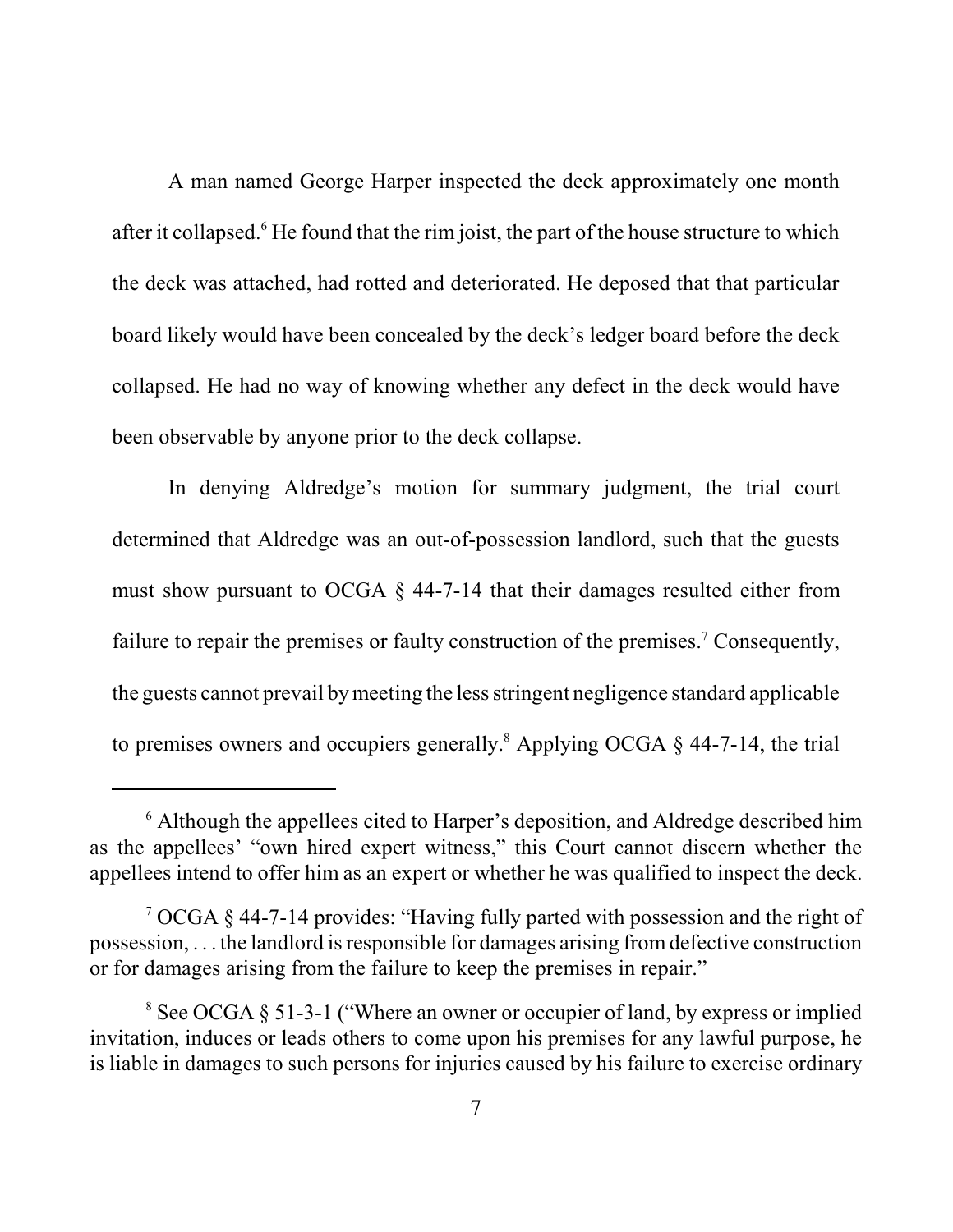court determined that there was some evidence from which a jury could find that Aldredge should have known there was a need for repair and failed to do so.

1. Aldredge contends that there is no evidence that the deck collapsed because of faulty construction and no evidence that he had actual or constructive knowledge that the premises were in need of repair. As a result, he contends, he is entitled to judgment as a matter of law.

Because Aldredge was an out-of-possession landlord, pursuant to OCGA § 44- 7-14 he is liable in tort only for a third party's damages that result either from faulty construction of the premises or from the landlord's failure to repair the premises. *Martin v. Hansen*, 326 Ga. App. 91, 92 (1) (755 SE2d 892) (2014).

Because the undisputed evidence shows that Aldredge hired an independent contractor to build the deck, he cannot be held liable for faulty construction. *Martin v. Johnson-Lemon*, 271 Ga. 120, 124 (2) (b) (516 SE2d 66) (1999) (Where a landlord hired an independent contractor to install a pool and did not supervise or direct the construction, under OCGA § 44-7-14, the landlord could not be held liable in tort for faulty construction of the pool.).

care in keeping the premises and approaches safe.").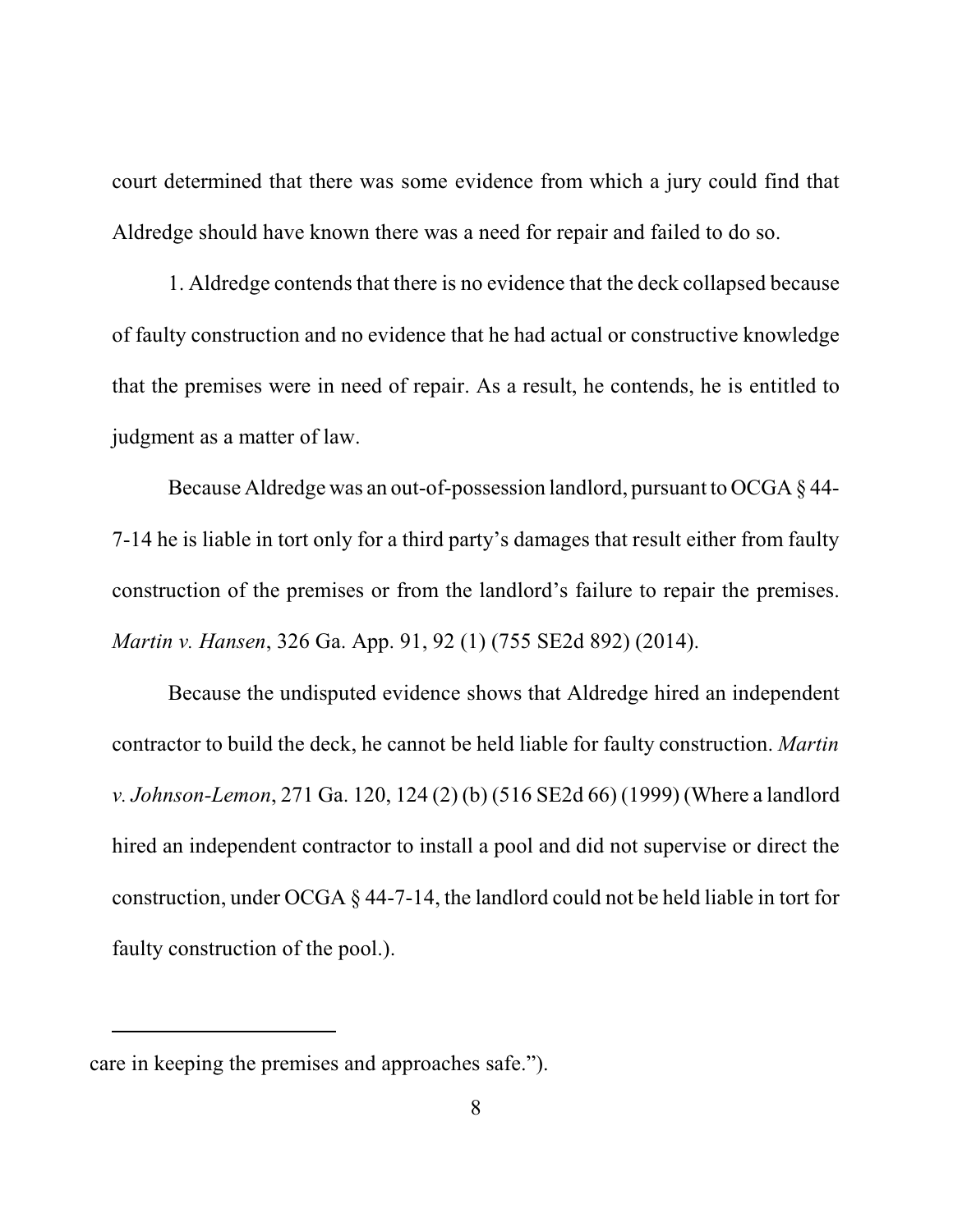Turning to liability for a failure to repair, it is well-settled that the landlord is not an insurer of its tenants' safety, and liability arises only where the landlord is on notice of a defect and the consequent necessity for repairs. *Martin v. Hansen*, 326 Ga. App. at 92-93 (1); *Karle v. Belle*, 310 Ga. App. 115, 116 (712 SE2d 96) (2011); *Haynes v. Kingstown Properties, Inc.*, 260 Ga. App. 102, 103 (578 SE2d 898) (2003).

Accordingly, if the landlord receives notice that the premises are not in repair, it has a duty to inspect and investigate in order to make such repairs as the safety of the tenant requires. This duty extends not only to tenants, but to those invited onto the leased property by a tenant. [A landlord], therefore, is liable to [a tenant's guests] for damages caused by its failure to exercise reasonable care in repairing a *known* dangerous condition. The required knowledge can be actual or constructive.

(Punctuation and footnotes omitted, emphasis in original.) *Haynes v. Kingstown Properties, Inc.*, 260 Ga. App. at 103.

In this case, Aldredge's testimony that he was unaware of any problem with the deck or its attachment to the house pierced the only factual allegation of negligence or causation asserted against him by disproving the knowledge element of the appellees' claims. <sup>9</sup> The appellees failed to adduce any evidence that Aldredge knew

<sup>9</sup> See *Martin v. Hansen*, 326 Ga. App. at 92-94 (1) (Where a tenant alleged that the landlords were negligent by failing to repair the defective top step of the flight of stairs and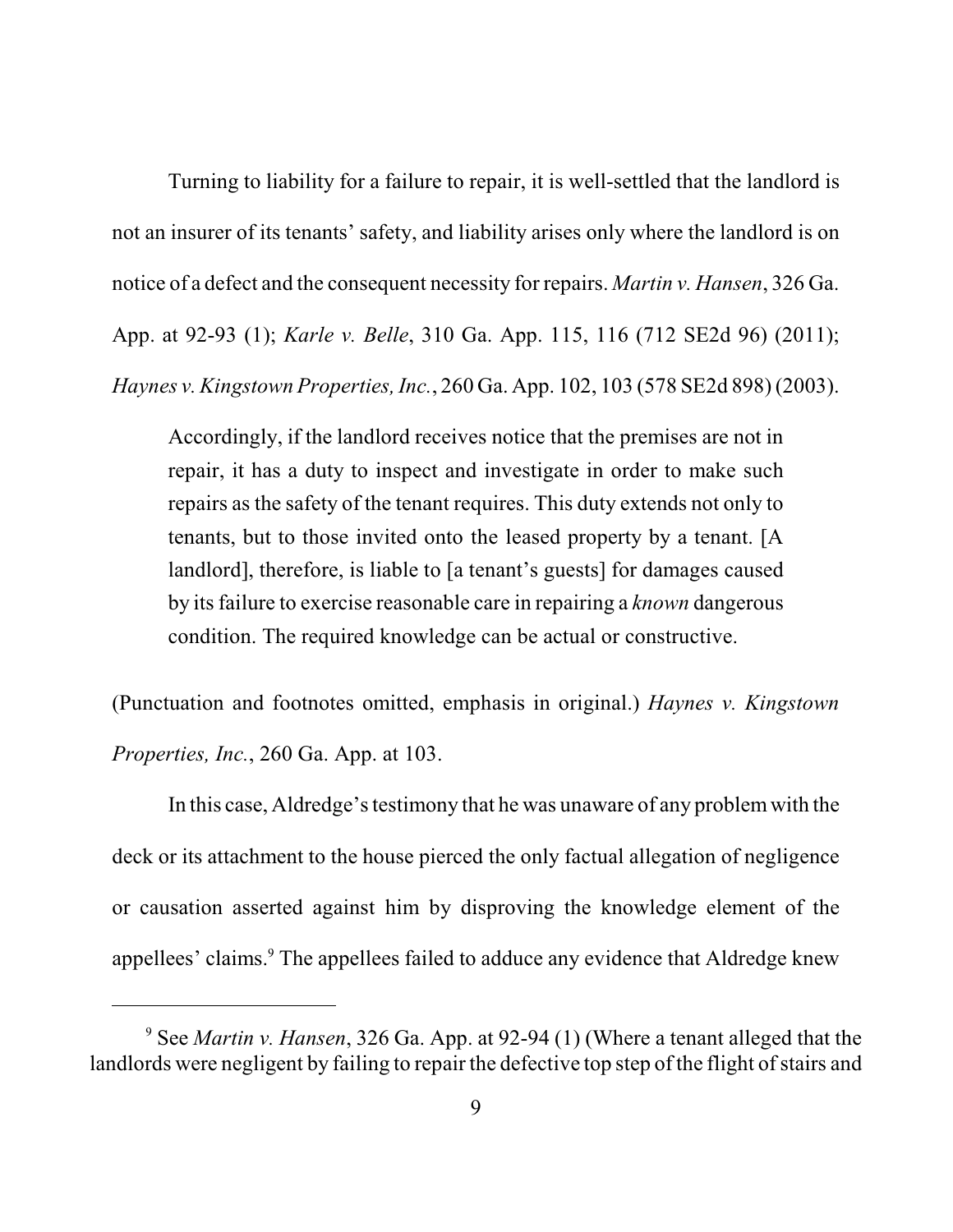or should have known that the deck was in need of repair. Given the absence of evidence that would authorize a jury to find that Aldredge failed to exercise reasonable care in repairing a known dangerous condition, the trial court erred in denying Aldredge's motions for summary judgment. *Silman v. Associates Bellemeade*, 294 Ga. App. 764, 765-766 (2) (669 SE2d 663) (2008), aff'd, 286 Ga. 27 (685 SE2d 277) (2009) (The landlord was entitled to summary judgment where there was evidence that, two months before the landlord's deck collapsed, a city inspector had inspected the property for safety pursuant to a local ordinance and examined the deck above and below and found no potential problems with the structure and where, although the tenant thought the deck seemed "wobbly," there was no evidence that the tenant ever reported that observation to the landlord or that the landlord was otherwise put on notice that the deck needed repair.).<sup>10</sup>

in failing to warn her of the stair's defective condition, the landlords' affidavit evidence that they were unaware of any abnormality regarding the height of the top stair or that it violated any building code "pierced the only factual allegation of negligence or causation asserted against them by disproving the knowledge element of [the tenant's] claims." Because the tenant adduced no evidence that the landlords observed any problem with the stairs or otherwise had notice of the allegedly defective condition of the stairs that caused the tenant's injury, the landlords were entitled to summary judgment.).

<sup>10</sup> See *Watts & Colwell Builders, Inc. v. Martin*, 313 Ga. App. 1, 6-7 (3) (720 SE2d 329) (2011) (The landlord was entitled to summary judgment where there was no evidence that, before the hinge on its bathroom stall door sheared off and the plaintiff was knocked